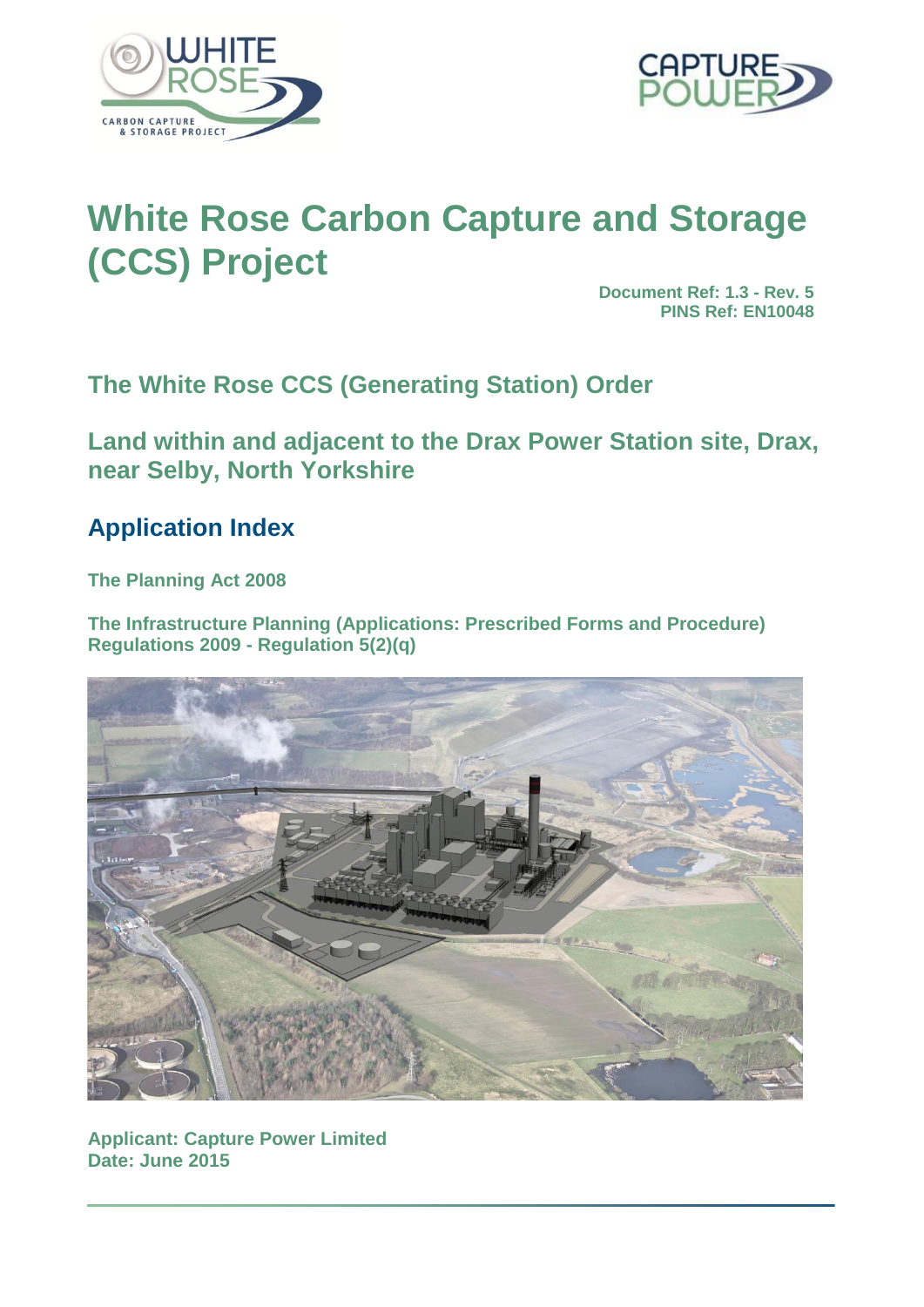



#### Document History

| <b>Document Number</b> | 1.3                           |      |          |
|------------------------|-------------------------------|------|----------|
| Revision               | 5                             |      |          |
| Author                 | Dalton Warner Davis LLP (DWD) |      |          |
| Signed                 | Geoff Bullock (GB)            | Date | 19.06.15 |
| <b>Approved By</b>     | <b>GB</b>                     |      |          |
| Signed                 | GB                            | Date | 19.06.15 |
| <b>Document Owner</b>  | <b>DWD</b>                    |      |          |

| <b>Revision History</b> |          |                            |                      |
|-------------------------|----------|----------------------------|----------------------|
| Revision No.            | Date     | <b>Reason for Revision</b> | <b>Authorised By</b> |
|                         | 21.11.14 | Submission version         | GB                   |
| 2                       | 13.04.15 | Updates to Application     | <b>GB</b>            |
| 3                       | 20.05.15 | Updates for Deadline 1     | GB                   |
| 4                       | 10.06.15 | Updates for Deadline 2     | GB                   |
| 5                       | 19.06.15 | Updates for Deadline 3     | GB                   |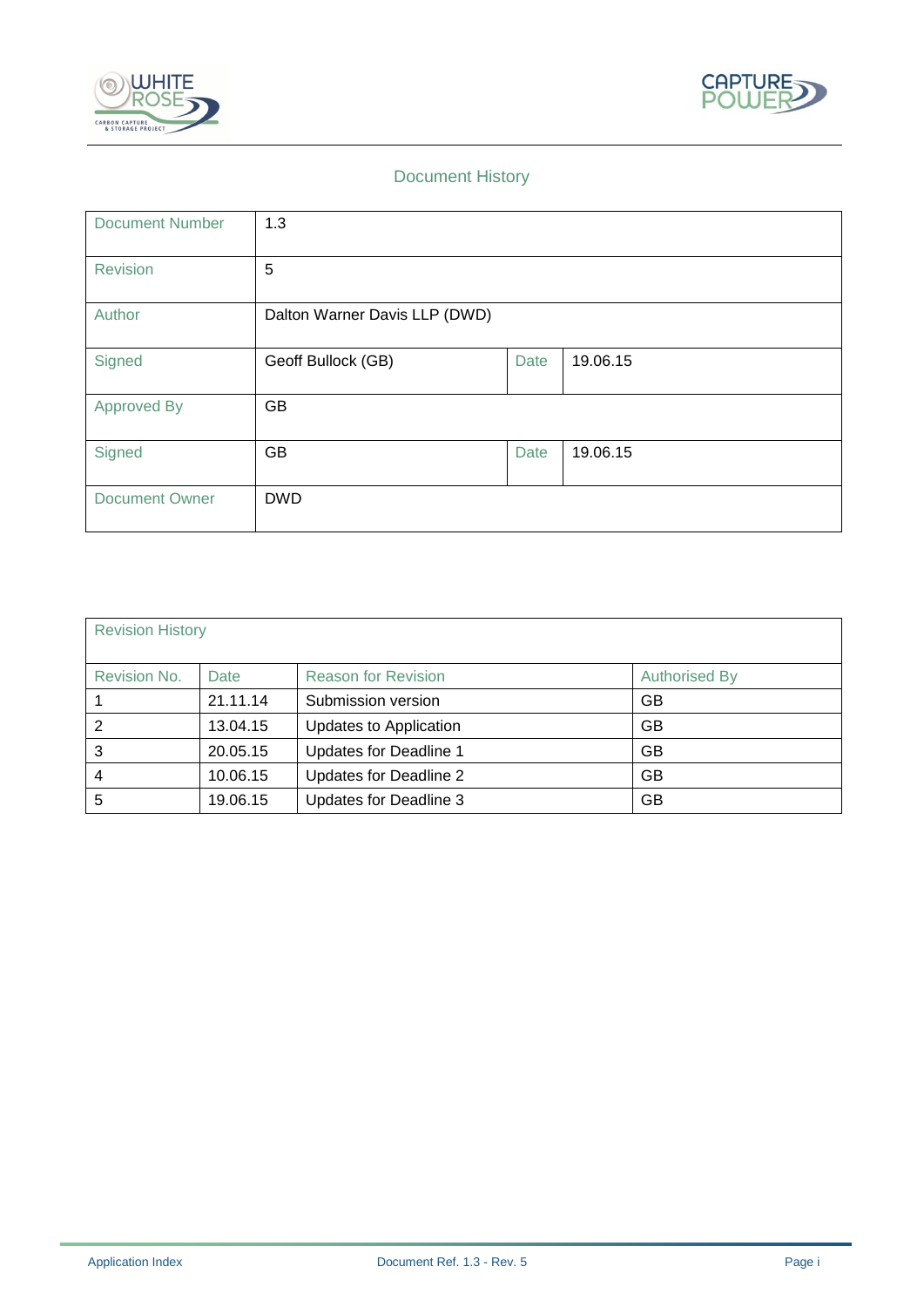



| <b>Glossary of Abbreviations and Definitions</b> |                                                                                                                                                                                                                                                                                                                                                                                                                                                                                     |  |  |
|--------------------------------------------------|-------------------------------------------------------------------------------------------------------------------------------------------------------------------------------------------------------------------------------------------------------------------------------------------------------------------------------------------------------------------------------------------------------------------------------------------------------------------------------------|--|--|
| <b>APFP</b><br>Regulations                       | The Infrastructure Planning (Applications: Prescribed Forms and Procedure)<br>Regulations 2009. Sets out detailed procedures that must be followed for submitting<br>and publicising applications for Nationally Significant Projects.                                                                                                                                                                                                                                              |  |  |
| Applicant                                        | Capture Power Limited.                                                                                                                                                                                                                                                                                                                                                                                                                                                              |  |  |
| Application                                      | The Application for a Development Consent Order made to the Secretary of State<br>under Section 37 of the Planning Act 2008 in respect of the Project, required pursuant<br>to Section 31 of the Planning Act 2008 because the Project is a Nationally Significant<br>Infrastructure Project under Section 14(1)(a) and Section 15 of the Planning Act 2008<br>by virtue of being an onshore generating station in England or Wales of 50 Megawatts<br>electrical capacity of more. |  |  |
| Capture Power<br>Limited                         | The Applicant. A joint venture comprised of Drax CCS Limited, ALSTOM UK<br>Holdings Limited and The BOC Group Limited.                                                                                                                                                                                                                                                                                                                                                              |  |  |
| <b>CCR</b>                                       | Carbon Capture Ready/Carbon Capture Readiness.                                                                                                                                                                                                                                                                                                                                                                                                                                      |  |  |
| <b>CCS</b>                                       | Carbon Capture and Storage.                                                                                                                                                                                                                                                                                                                                                                                                                                                         |  |  |
| <b>CHP</b>                                       | Combined Heat and Power.                                                                                                                                                                                                                                                                                                                                                                                                                                                            |  |  |
| <b>CPL</b>                                       | Capture Power Ltd.                                                                                                                                                                                                                                                                                                                                                                                                                                                                  |  |  |
| <b>DCO</b>                                       | A Development Consent Order made by the relevant Secretary of State pursuant to<br>the Planning Act 2008 to authorise a Nationally Significant Infrastructure Project. A<br>DCO does or can incorporate or remove the need for a range of consents which<br>would otherwise be required for a development. A DCO can also include powers of<br>compulsory acquisition.                                                                                                              |  |  |
| <b>DECC</b>                                      | Department for Energy and Climate Change.                                                                                                                                                                                                                                                                                                                                                                                                                                           |  |  |
| <b>EIA Regulations</b>                           | The Infrastructure Planning (Environmental Impact Assessment) Regulations 2009<br>setting out how the EIA of Nationally Significant Infrastructure Projects must be<br>carried out and the procedures that must be followed.                                                                                                                                                                                                                                                        |  |  |
| <b>ES</b>                                        | The Environmental Statement documenting the findings of the EIA.                                                                                                                                                                                                                                                                                                                                                                                                                    |  |  |
| <b>MWe</b>                                       | Megawatts electrical. A measurement of power.                                                                                                                                                                                                                                                                                                                                                                                                                                       |  |  |
| <b>NSIP</b>                                      | A Nationally Significant Infrastructure Project that must be authorised by the making<br>of a DCO under the Planning Act 2008.                                                                                                                                                                                                                                                                                                                                                      |  |  |
| <b>PINS</b>                                      | The Planning Inspectorate. A Government agency responsible for receiving and<br>administering the acceptance and examination of applications for NSIPs on behalf of<br>the Secretary of State                                                                                                                                                                                                                                                                                       |  |  |
| Project                                          | The development to which the Application relates and which requires a DCO and<br>listed at Schedule 1 of the Order.                                                                                                                                                                                                                                                                                                                                                                 |  |  |
| Project site                                     | The land corresponding to the Order Limits that is required for the construction and/or<br>operation of the Project. This area is also referred to as the Site.                                                                                                                                                                                                                                                                                                                     |  |  |
| the 2008 Act                                     | The Planning Act 2008 which is the legislation in relation to applications for NSIPs,<br>including pre-application consultation and publicity, the examination of applications<br>and decision making by the Secretary of State.                                                                                                                                                                                                                                                    |  |  |
| SoS                                              | The Secretary of State. The decision maker for DCO applications and head of<br>Government department. In this case the SoS for DECC.                                                                                                                                                                                                                                                                                                                                                |  |  |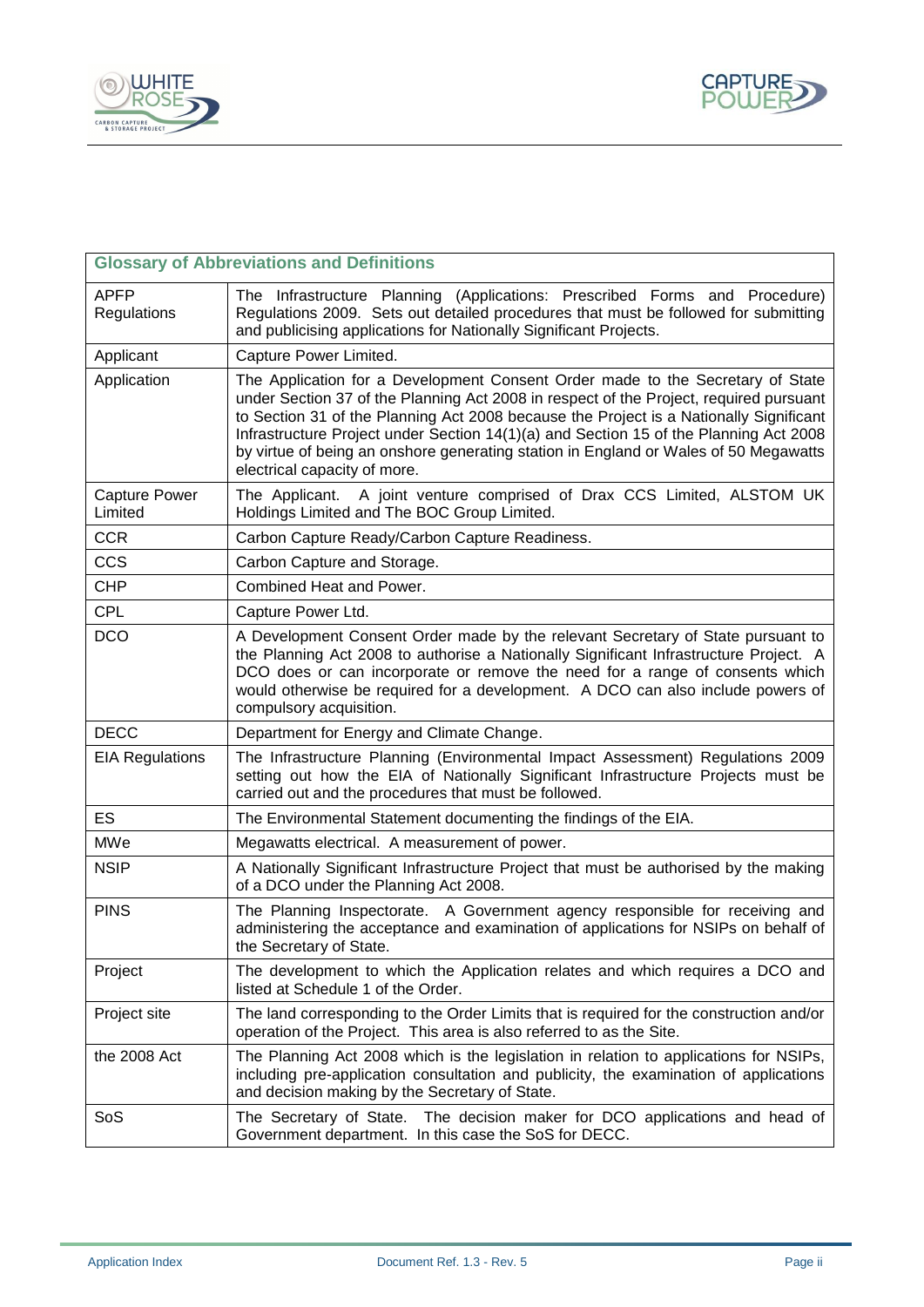



### **CONTENTS**

| <b>TABLES</b> |  |
|---------------|--|
|               |  |
|               |  |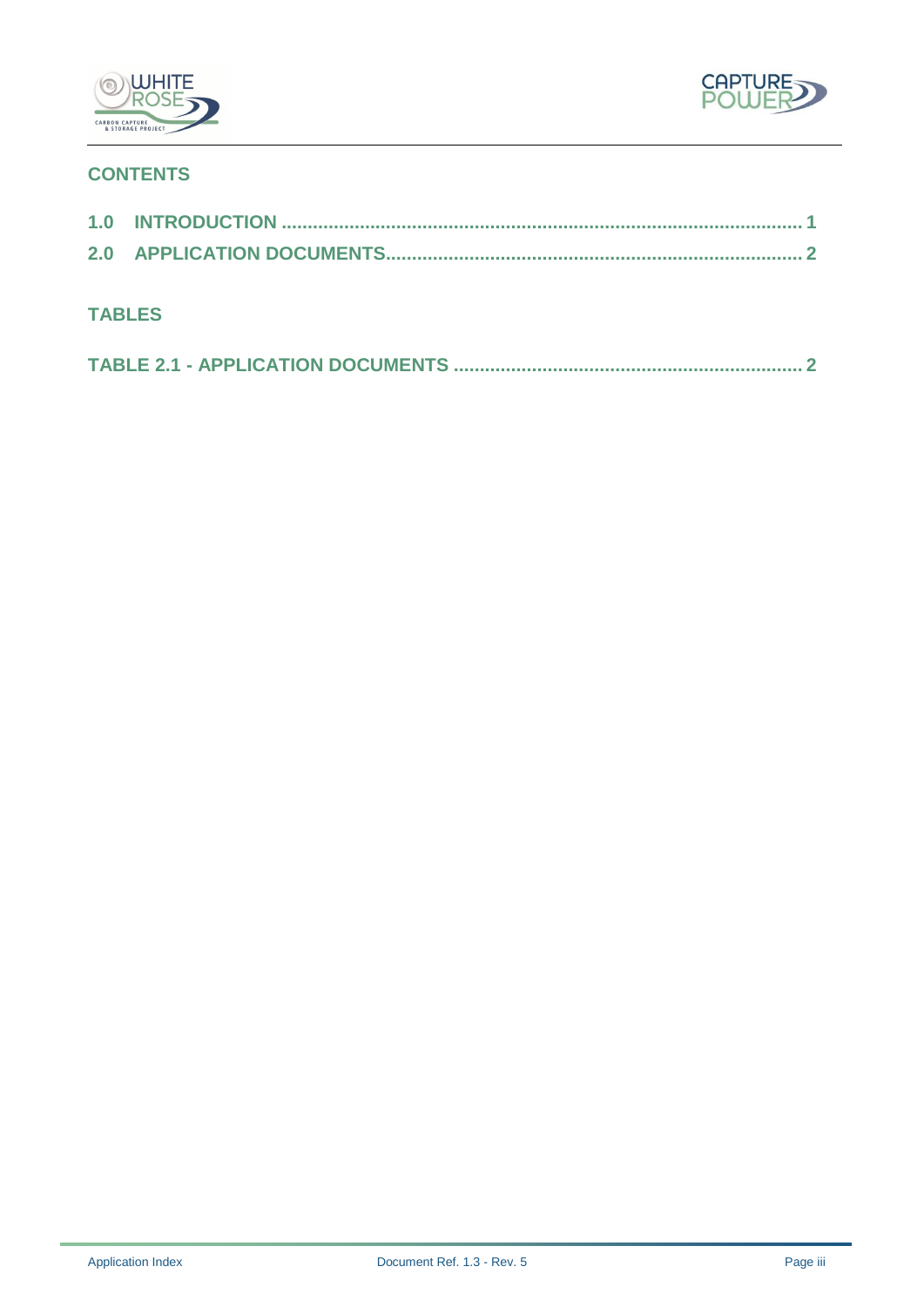



#### <span id="page-4-0"></span>**1.0 INTRODUCTION**

#### BACKGROUND TO THE PROJECT

- 1.1 This 'Application Index' has been prepared in support of Capture Power Limited's (the 'Applicant') application (the 'Application') for a Development Consent Order (a 'DCO') that has been made to the Planning Inspectorate ('PINS') under Section 37 of The Planning Act 2008.
- 1.2 The Applicant is seeking a DCO to authorise the construction, operation and maintenance of a new thermal generating station (an ultra-supercritical oxy-fuel coal-fired power plant of up to 448 megawatts 'MWe' gross with the ability to co-fire biomass) that will be fitted with carbon and capture and storage ('CCS') technology and associated development (together the 'Project') on land within and adjacent to the existing Drax Power Station site, Drax, near Selby, North Yorkshire, YO8 8PH, within the administrative areas of Selby District Council and North Yorkshire County Council.
- 1.3 A DCO is required as the Project falls within the definition and thresholds for a 'Nationally Significant Infrastructure Project' (a 'NSIP') under Sections 14 and 15(2) of the 2008 Act. It is therefore necessary for the Applicant to apply to the Secretary of State ('SoS') for the Department of Energy and Climate Change ('DECC') for 'Development Consent' for the Project under Section 31 of the 2008 Act.
- 1.4 The DCO, if made, would be known as the 'White Rose CCS (Generating Station) Order' (the 'Order').

#### THE PURPOSE OF THIS DOCUMENT

- 1.5 The purpose of this document is to provide an up-to-date list of the documents (the 'Application Documents') that form the Application submitted to the SoS.
- 1.6 The documents that form the Application are listed in Section 2 (Table 2.1). Table 2.1 has been updated for Deadline 3.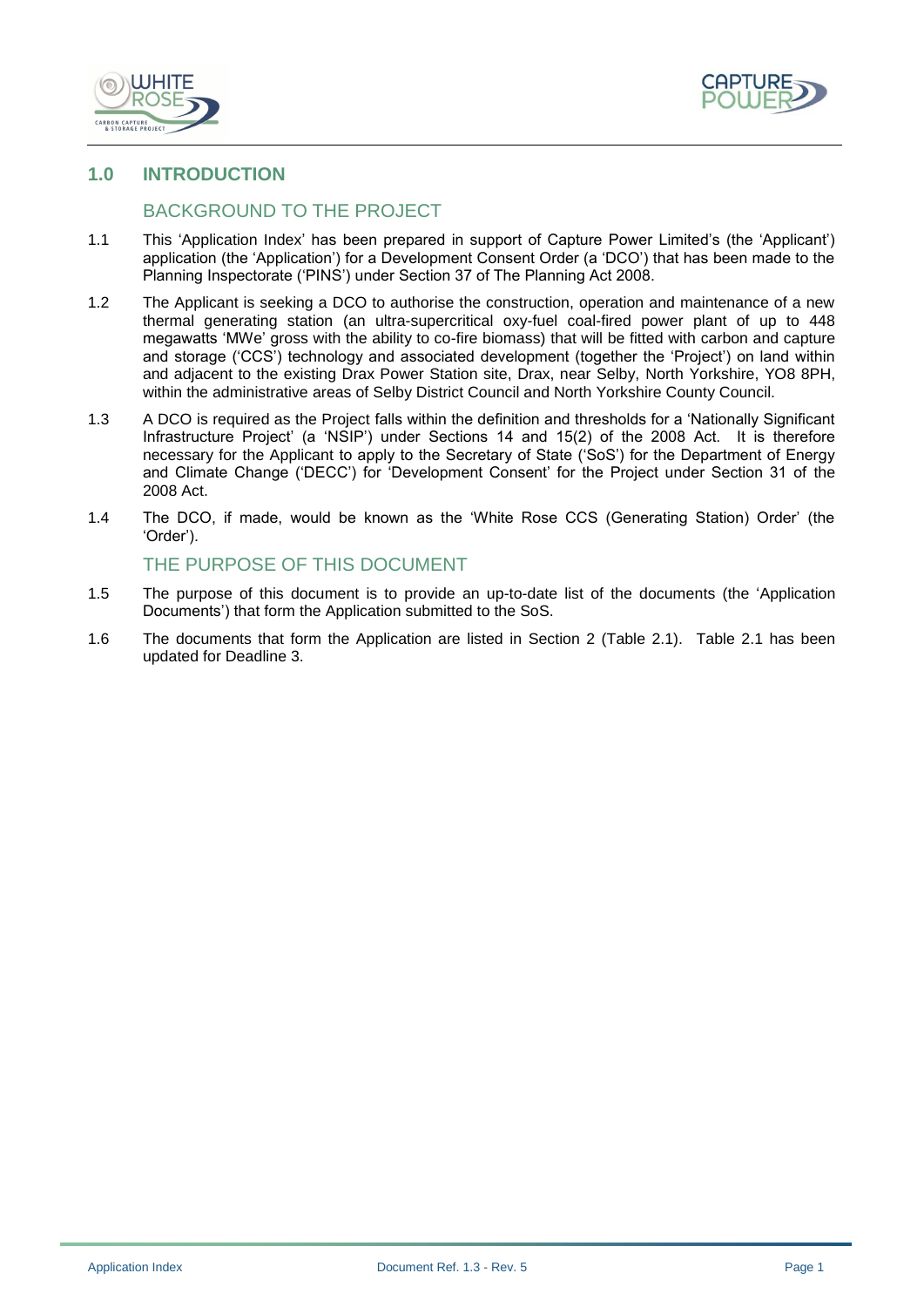



#### <span id="page-5-0"></span>**2.0 APPLICATION DOCUMENTS**

- 2.1 The Application Documents have been grouped into appropriate categories and each has been given its own document reference ('Document Ref.').
- 2.2 Table 2.1 identifies where documents has been updated since the submission of the Application in addition to any new documents that have been submitted. The highlighted documents are those that have been updated/provided at Deadline 3.

<span id="page-5-1"></span>

| <b>Application</b><br><b>Document</b><br>Reference<br>(Ref. No.) | <b>Application Document Name</b>                                 | <b>Revision Submission</b><br><b>Date/Revision Number</b>                                            |  |
|------------------------------------------------------------------|------------------------------------------------------------------|------------------------------------------------------------------------------------------------------|--|
| Category 1.0                                                     | <b>Application Form and related documents</b>                    |                                                                                                      |  |
| $1.1$                                                            | <b>Application Cover Letter</b>                                  |                                                                                                      |  |
| 1.2                                                              | Not used                                                         |                                                                                                      |  |
| 1.3                                                              | <b>Application Index</b>                                         | $19.06.15 - Rev. 5$                                                                                  |  |
| 1.4                                                              | <b>Application Form</b>                                          |                                                                                                      |  |
| 1.5                                                              | Notices for Statutory Publicity                                  |                                                                                                      |  |
| Category 2.0                                                     | <b>Draft Development Consent Order</b>                           |                                                                                                      |  |
| 2.1                                                              | Draft Development Consent Order (DCO)                            | 10.06.15 - Rev. 3 (Track<br>Change Version)                                                          |  |
| 2.2                                                              | <b>Explanatory Memorandum</b>                                    | $10.06.15 - Rev. 3$                                                                                  |  |
| 2.3                                                              | Draft DCO - Comparison to Model Provisions<br>version            |                                                                                                      |  |
| 2.4                                                              | Explanation of Changes made to Draft DCO at<br>Deadline 2.       | $10.06.15 - Rev. 1$                                                                                  |  |
| Category 3.0                                                     | <b>Compulsory Acquisition Information</b>                        |                                                                                                      |  |
| 3.1                                                              | Book of Reference (Parts 1-5)                                    | $13.04.15 - Rev. 4$                                                                                  |  |
| 3.2                                                              | <b>Statement of Reasons</b>                                      | 13.04.15 - Rev. 2 (Track<br>Change Version)                                                          |  |
| 3.3                                                              | <b>Funding Statement</b>                                         |                                                                                                      |  |
| 3.4                                                              | Schedule of Statutory Undertakers                                | 10.06.15 - Rev. 2 (this is a<br>live document that will be<br>updated throughout the<br>Examination) |  |
| 3.5                                                              | Schedule of Third Party Rights Holders                           | $10.06.15 - Rev. 1$                                                                                  |  |
| Category 4.0                                                     | <b>Plans, Drawings and Sections</b>                              |                                                                                                      |  |
| 4.1                                                              | Site Location Plan                                               | $13.04.15 - V.4$                                                                                     |  |
| 4.2                                                              | Land Plans (Key Plan and Sheets 1 - 4)                           | $13.04.15 - V.4$                                                                                     |  |
| 4.3                                                              | Works Plans (Key Plan and Sheets 1 - 4)                          | $13.04.15 - V.4$                                                                                     |  |
| 4.4                                                              | Access and Rights of Way Plans (Key Plan and<br>Sheets $1 - 4$ ) | $13.04.15 - V.4$                                                                                     |  |

#### *Table 2.1 - Application Documents*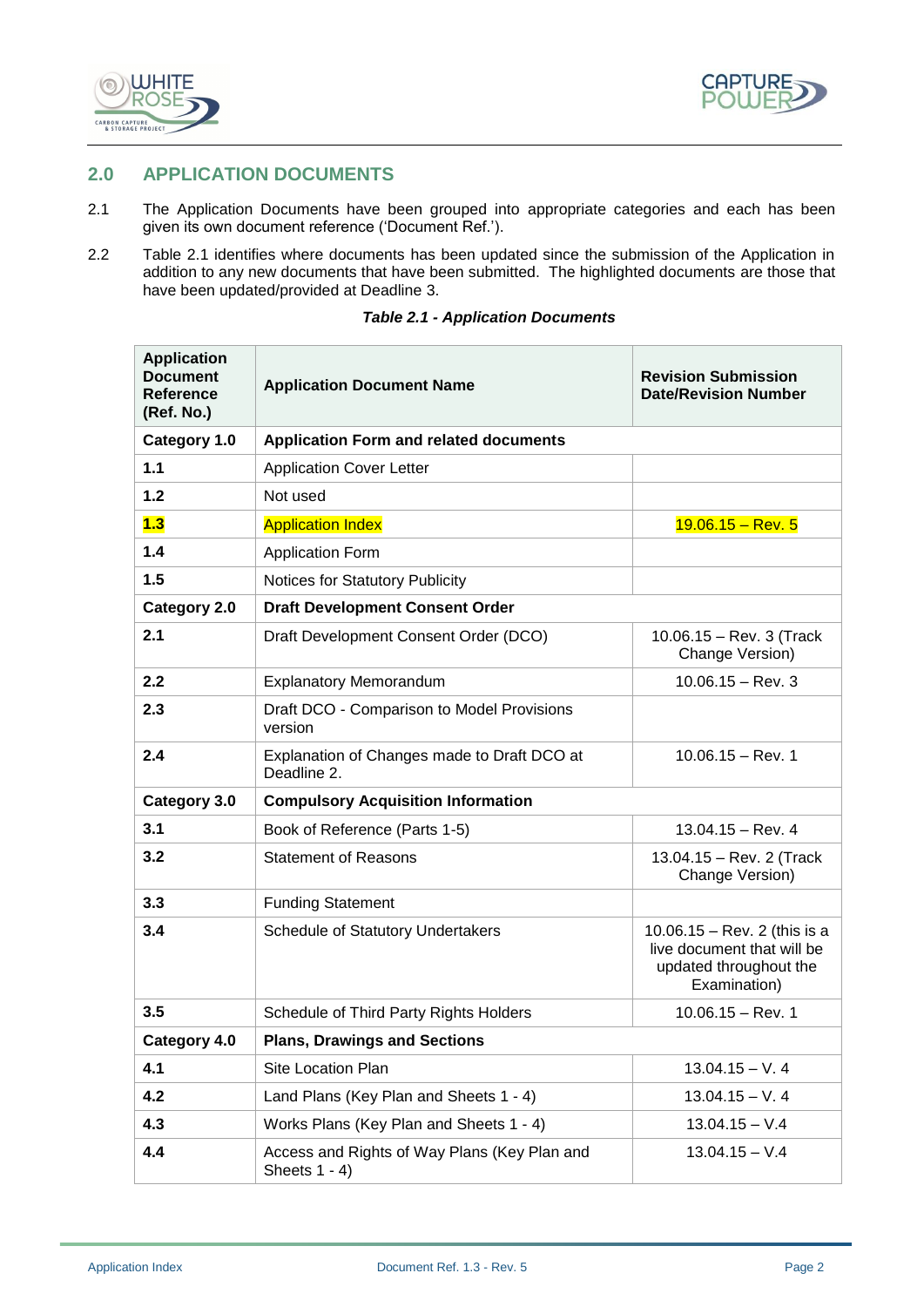



| <b>Application</b><br><b>Document</b><br><b>Reference</b><br>(Ref. No.) | <b>Application Document Name</b>                                                                                                 | <b>Revision Submission</b><br><b>Date/Revision Number</b>                        |
|-------------------------------------------------------------------------|----------------------------------------------------------------------------------------------------------------------------------|----------------------------------------------------------------------------------|
| 4.5                                                                     | Indicative Generating Station Drawings (Work No.<br>1A)                                                                          |                                                                                  |
| 4.6                                                                     | Indicative Site Raising Drawings (Work Nos. 1A and<br>1B)                                                                        |                                                                                  |
| 4.7                                                                     | Indicative Fuel Intake, Limestone and Gypsum and<br>Fuel Ash Handling and Transportation Infrastructure<br>Drawings (Work No. 2) |                                                                                  |
| 4.8                                                                     | Indicative Electrical Connection Routes (Work No.<br>4)                                                                          | $13.04.15 - V.4$ (one sheet<br>replacing Sheets $1 - 3$<br>originally submitted) |
| 4.9                                                                     | Indicative Drainage Plan                                                                                                         |                                                                                  |
| 4.10                                                                    | Indicative Landscaping and Biodiversity Framework<br>Plan                                                                        |                                                                                  |
| Category 5.0                                                            | <b>Reports and Statements</b>                                                                                                    |                                                                                  |
| 5.1                                                                     | <b>Consultation Report</b>                                                                                                       |                                                                                  |
| 5.2                                                                     | <b>Grid Connection Statement</b>                                                                                                 | 13.04.15 - Rev. 2 (Track<br>Change & Clean Versions)                             |
| 5.3                                                                     | <b>Other Consents and Licences</b>                                                                                               |                                                                                  |
| 5.4                                                                     | <b>Planning Statement</b>                                                                                                        |                                                                                  |
| 5.5                                                                     | Design & Access Statement                                                                                                        |                                                                                  |
| 5.6                                                                     | <b>Combined Heat and Power Assessment</b>                                                                                        |                                                                                  |
| 5.7                                                                     | Carbon Capture and Storage (CCS) and Carbon<br>Capture and Readiness (CCR) Statement                                             |                                                                                  |
| Category 6.0                                                            | <b>Environmental Impact Assessment Information</b>                                                                               |                                                                                  |
| 6.1                                                                     | <b>Environmental Statement Non-Technical Summary</b>                                                                             |                                                                                  |
| 6.2                                                                     | Environmental Statement (ES) - Volume 1 (Main<br>Report)                                                                         |                                                                                  |
| 6.2.1                                                                   | ES - Volume 1 Chapter 1 - Introduction                                                                                           |                                                                                  |
| 6.2.2                                                                   | ES - Volume 1 Chapter 2 - Planning Policy<br><b>Legislation and Guidance</b>                                                     |                                                                                  |
| 6.2.3                                                                   | ES - Volume 1 Chapter 3 - Environmental Impact<br>Assessment Methodology                                                         |                                                                                  |
| 6.2.4                                                                   | ES - Volume 1 Chapter 4 - Environmental and<br><b>Social Baseline Conditions</b>                                                 |                                                                                  |
| 6.2.5                                                                   | ES - Volume 1 Chapter 5 - Project Description                                                                                    |                                                                                  |
| 6.2.6                                                                   | ES - Volume 1 Chapter 6 - Summary of<br><b>Construction Stage Effects</b>                                                        |                                                                                  |
| 6.2.7                                                                   | ES - Volume 1 Chapter 7 - Summary of Operational<br><b>Stage Effects</b>                                                         |                                                                                  |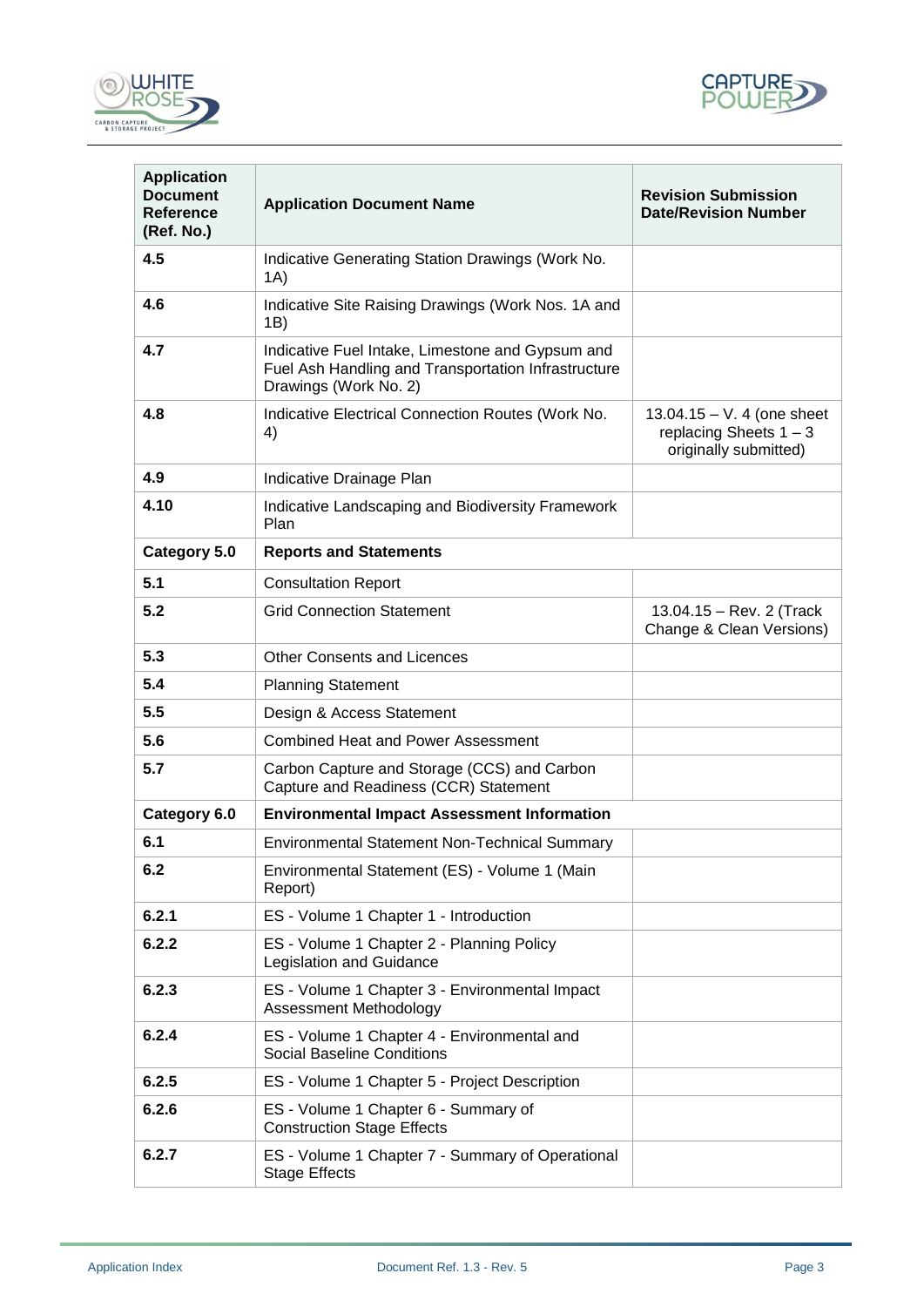



| <b>Application</b><br><b>Document</b><br>Reference<br>(Ref. No.) | <b>Application Document Name</b>                                                                               | <b>Revision Submission</b><br><b>Date/Revision Number</b> |
|------------------------------------------------------------------|----------------------------------------------------------------------------------------------------------------|-----------------------------------------------------------|
| 6.2.8                                                            | ES - Volume 1 Chapter 8 - Summary of<br>Decommissioning Stage Effects                                          |                                                           |
| 6.2.9                                                            | ES - Volume 1 Chapter 9 - Summary of Cumulative<br>Effects                                                     |                                                           |
| 6.2.10                                                           | ES - Volume 1 Chapter 10 - Conclusions                                                                         |                                                           |
| 6.3                                                              | ES - Volume 2 (Technical Reports)                                                                              |                                                           |
| 6.3.1                                                            | ES Volume 2 Chapter A - Emissions to Atmosphere<br><b>Technical Report</b>                                     |                                                           |
| 6.3.2                                                            | ES Volume 2 Chapter B - Noise and Vibration<br><b>Technical Report</b>                                         |                                                           |
| 6.3.3                                                            | ES Volume 2 Chapter C - Surface Water and Flood<br><b>Risk Technical Report</b>                                |                                                           |
| 6.3.4                                                            | ES Volume 2 Chapter C.1 - Flood Risk Assessment                                                                |                                                           |
| 6.3.5                                                            | ES Volume 2 Chapter D - Geology Technical Report                                                               |                                                           |
| 6.3.6                                                            | ES Volume 2 Chapter D.1 - Geology annexes<br>including Generic Assessment Criteria and Enviro-<br>check Report |                                                           |
| 6.3.7                                                            | ES Volume 2 Chapter E - Transport Assessment                                                                   |                                                           |
| 6.3.7(i)                                                         | Environmental Statement - Traffic Sensitivity Test                                                             | 13.04.15 - Rev. 1 (new<br>document)                       |
| 6.3.8                                                            | ES Volume 2 Chapter F - Socio-economics<br>Characteristics                                                     |                                                           |
| 6.3.9                                                            | ES Volume 2 Chapter G - Archaeology Technical<br>Report                                                        |                                                           |
| 6.3.10                                                           | ES Volume 2 Chapter G.1 - Geophysical Survey<br><b>Results</b>                                                 |                                                           |
| 6.3.11                                                           | ES Volume 2 Chapter G.2 - Written Scheme of<br>Investigation                                                   |                                                           |
| 6.3.12                                                           | ES Volume 2 Chapter H - LVIA Technical Report                                                                  | $10.04.15 - Rev. 5.2$<br>(addition of Figure H 4.5)       |
| 6.3.13                                                           | ES Volume 2 Chapter I - Ecology Technical Report                                                               |                                                           |
| 6.3.14                                                           | ES Volume 2 Chapter I - Ecology Technical Report<br>Annexes 1-11                                               |                                                           |
| 6.3.15                                                           | ES Volume 2 Confidential Badger Method<br>Statement [Not to be published]                                      |                                                           |
| 6.3.16                                                           | ES Volume 2 Confidential Badger Survey [Not to be<br>published]                                                |                                                           |
| 6.4                                                              | ES - Volume 3 (Other Reports and Plans)                                                                        |                                                           |
| 6.4.1                                                            | ES Volume 3 Section J - Construction<br>Environmental Management Plan                                          |                                                           |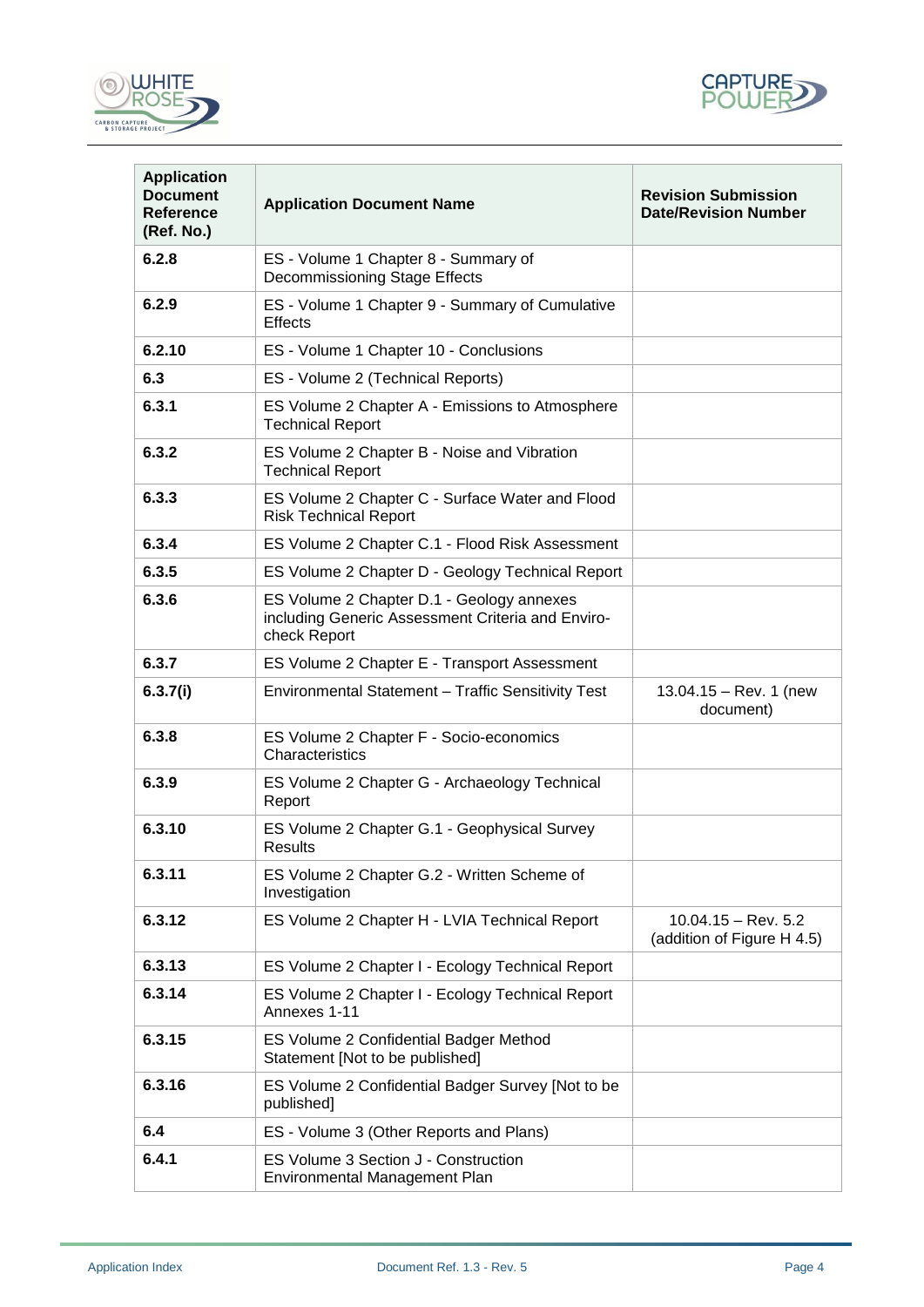



| <b>Application</b><br><b>Document</b><br><b>Reference</b><br>(Ref. No.) | <b>Application Document Name</b>                                                    | <b>Revision Submission</b><br><b>Date/Revision Number</b>                                                                                                                              |
|-------------------------------------------------------------------------|-------------------------------------------------------------------------------------|----------------------------------------------------------------------------------------------------------------------------------------------------------------------------------------|
| 6.4.2                                                                   | ES Volume 3 Section K.1 - Location Plan                                             |                                                                                                                                                                                        |
| 6.4.3                                                                   | ES Volume 3 Section K.2 - Habitats Plan                                             |                                                                                                                                                                                        |
| 6.4.4                                                                   | ES Volume 3 Section K.3 - Historic Environment<br>Plan                              |                                                                                                                                                                                        |
| 6.4.5                                                                   | ES Volume 3 Section L - Habitats Regulations<br><b>Assessment Report</b>            | $05.05.15 - Rev. 07$<br>(screening and integrity<br>matrices updated to provide<br>cross-references)                                                                                   |
| 6.4.6                                                                   | ES Volume 3 Section M - Green House Gas<br>Assessment                               |                                                                                                                                                                                        |
| 6.4.7                                                                   | ES Volume 3 Section N - Climate Change Risk<br>Assessment                           |                                                                                                                                                                                        |
| 6.4.8                                                                   | ES Volume 3 Section O - Statement under S79 (1)<br>of the EPA 1990                  |                                                                                                                                                                                        |
| 6.4.9                                                                   | ES Volume 3 Section P - EIA Scoping Report                                          |                                                                                                                                                                                        |
| 6.4.10                                                                  | ES Volume 3 Section Q - Scoping Opinion                                             |                                                                                                                                                                                        |
| 6.4.11                                                                  | ES Volume 3 Section R - Framework Site Waste<br>Management Plan                     |                                                                                                                                                                                        |
| 6.5                                                                     | <b>ES Mitigation Annex</b>                                                          | $19.05.15 - Rev. 1$<br>(identifying all mitigation<br>and how this is to be<br>secured – this is a live<br>document that it is<br>anticipated with develop<br>through the Examination) |
| Category 7.0                                                            | <b>Other Documents</b>                                                              |                                                                                                                                                                                        |
| 7.1                                                                     | <b>Master Glossary</b>                                                              |                                                                                                                                                                                        |
| Category 8.0                                                            | <b>Statements of Common Ground</b>                                                  |                                                                                                                                                                                        |
| 8.1                                                                     | <b>North Yorkshire County Council and Selby District</b><br><b>Council</b>          | $19.06.15 - Rev. 4 (draff)$                                                                                                                                                            |
| 8.2                                                                     | <b>Canal &amp; River Trust</b>                                                      | $10.06.15 - Rev. 2 (signed)$                                                                                                                                                           |
| 8.3                                                                     | Natural England                                                                     | $10.06.15 - Rev. 2$                                                                                                                                                                    |
| 8.4                                                                     | Historic England                                                                    | $10.06.15 - Rev. 2$                                                                                                                                                                    |
| 8.5                                                                     | Yorkshire Wildlife Trust                                                            | $10.06.15 - Rev. 2 (draff)$                                                                                                                                                            |
| 8.6                                                                     | <b>Environment Agency</b>                                                           | $19.06.15 - Rev. 2 (draff)$                                                                                                                                                            |
| Category 9.0                                                            | <b>Deadline 1 and 2 Documents</b>                                                   |                                                                                                                                                                                        |
| 9.1                                                                     | Applicant's Response to the Examining Authority's<br><b>First Written Questions</b> | $20.05.15 - Rev. 1$                                                                                                                                                                    |
| 9.2                                                                     | Applicant's Comments on Relevant Representations                                    | $20.05.15 - Rev. 1$                                                                                                                                                                    |